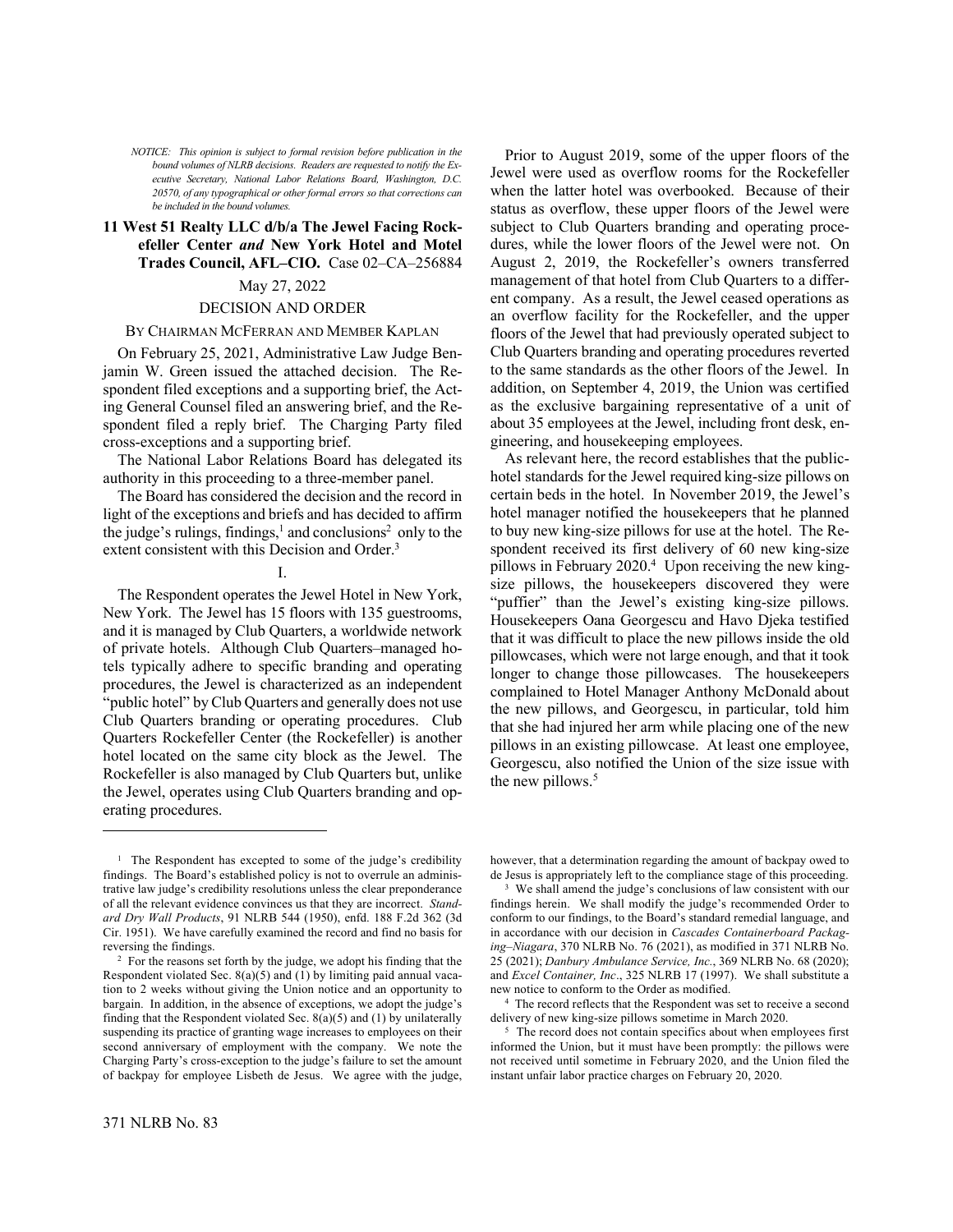No evidence suggests that the Respondent reasonably could have anticipated the problems caused by the new pillows before they were purchased and put into use. McDonald told Georgescu he would look into buying pillowcases to fit the new pillows. Although Georgescu notified the Union of the size issue with the new pillows, the Union did not request to bargain with the Respondent over this matter. Instead, it filed an unfair labor practice charge alleging, among other things, that the Respondent unilaterally changed unit employees' terms and conditions of employment without notice and opportunity to bargain.<sup>6</sup>

# II.

Citing *First National Maintenance Corp. v. NLRB*, 452 U.S. 666 (1981), the judge agreed with the Respondent's assertion that it had no obligation to bargain with the Union over the business transaction that resulted in the Jewel ceasing operations as an overflow facility for the Rockefeller. In addition, he determined that the Respondent's decision to purchase new pillows and place them in its guestrooms would likely have only an "indirect and attenuated impact on the employment relationship" and would not be amenable to bargaining. The judge, therefore, ruled that the Respondent did not have an obligation to notify and bargain with the Union over its *decision* to purchase and begin using the new pillows.

Even so, the judge that an employer would still be required to bargain over the *effects* of such a decision if they impacted employees' terms and conditions of employment. The judge found that the effects of the Respondent's decision to place new pillows on certain beds rendered the work of the housekeepers more onerous and time consuming, and he concluded that this effect was amenable to bargaining. Specifically, he found that the impact of the new, "puffier" pillows on the housekeepers' work was sufficiently material, substantial, and significant to impose a bargaining obligation on the Respondent once it learned of the effects of the new pillows.

The judge found that the Respondent acted unlawfully by failing to provide the Union with "advance notice of the change before it was implemented." While acknowledging that the Union had failed to request effects bargaining upon learning of the problems with the pillows from employees, the judge stated that because the change had already been implemented, the Union logically concluded that the proper course of action was to file a charge rather

than demand bargaining. Based on the foregoing, the judge found that the Respondent violated Section  $8(a)(5)$ and (1) by failing to notify and bargain with the Union over the effects of its decision to place the new pillows in certain of the Respondent's guestrooms. For the reasons discussed below, under the unique circumstances presented here, we disagree and dismiss this allegation.

# III.

No party contests the judge's apparent conclusion that the Respondent was not required to bargain with the Union over its decision to purchase and place new king-size pillows on certain beds at the Jewel. Rather, in light of the Respondent's exceptions, the question before us is whether the judge erred in finding that the Respondent violated Section  $8(a)(5)$  by failing to notify and bargain with the Union over the *effects* of that decision.<sup>7</sup>

It is well established that even when an employer is not required to engage in decisional bargaining with a union, it may nevertheless have an obligation to provide the union with notice and an opportunity to bargain about the effects of that decision on unit employees. See, e.g., *KIRO, Inc*., 317 NLRB 1325, 1327 (1995) (citing *First National Maintenance*, supra, 452 U.S. at 681–682). In such situations, "the employer's duty [is] to give pre-implementation notice to the union to allow time for effects bargaining." *Willamette Tug & Barge Co.,* 300 NLRB 282, 282 (1990). In the unique circumstances of this case, where there was no original obligation to notify and bargain over the *decision*, and no expectation that there would be any effects from that decision, we reverse the judge's finding of an effects-bargaining violation based on the Respondent's failure to provide the Union with "advance notice of the [pillow] change before it was implemented."

The record demonstrates that the Respondent told employees that it planned to purchase new king-size pillows for use at the hotel to replace the existing pillows then in use. As the judge found, no party expected the substitution of new pillows to have any impact on the employees' working conditions. It was not until *after* the Respondent started using the new pillows that the employees realized the new pillows were more difficult to put into the old pillowcases. At that point, the employees notified both the Union and the hotel manager about this difficulty.

On these facts, we accept the judge's finding that before the new pillows were placed in the guestrooms, no party—

<sup>6</sup> On March 28, 2020, the Respondent closed the Jewel as a result of the COVID-19 pandemic and laid off all unit employees. The three employees who testified at the hearing appeared to believe that they were still employed by the Respondent and not permanently laid off.

<sup>7</sup> In its exceptions, the Respondent contends that the judge erred in finding an effects-bargaining violation because the complaint did not

allege such a violation, and the alleged difficulty in fitting the new pillows into existing pillowcases was not fully litigated. For the purposes of this decision, we assume that the effects-bargaining violation found by the judge is properly before the Board for consideration and, as explained below, we dismiss the allegation.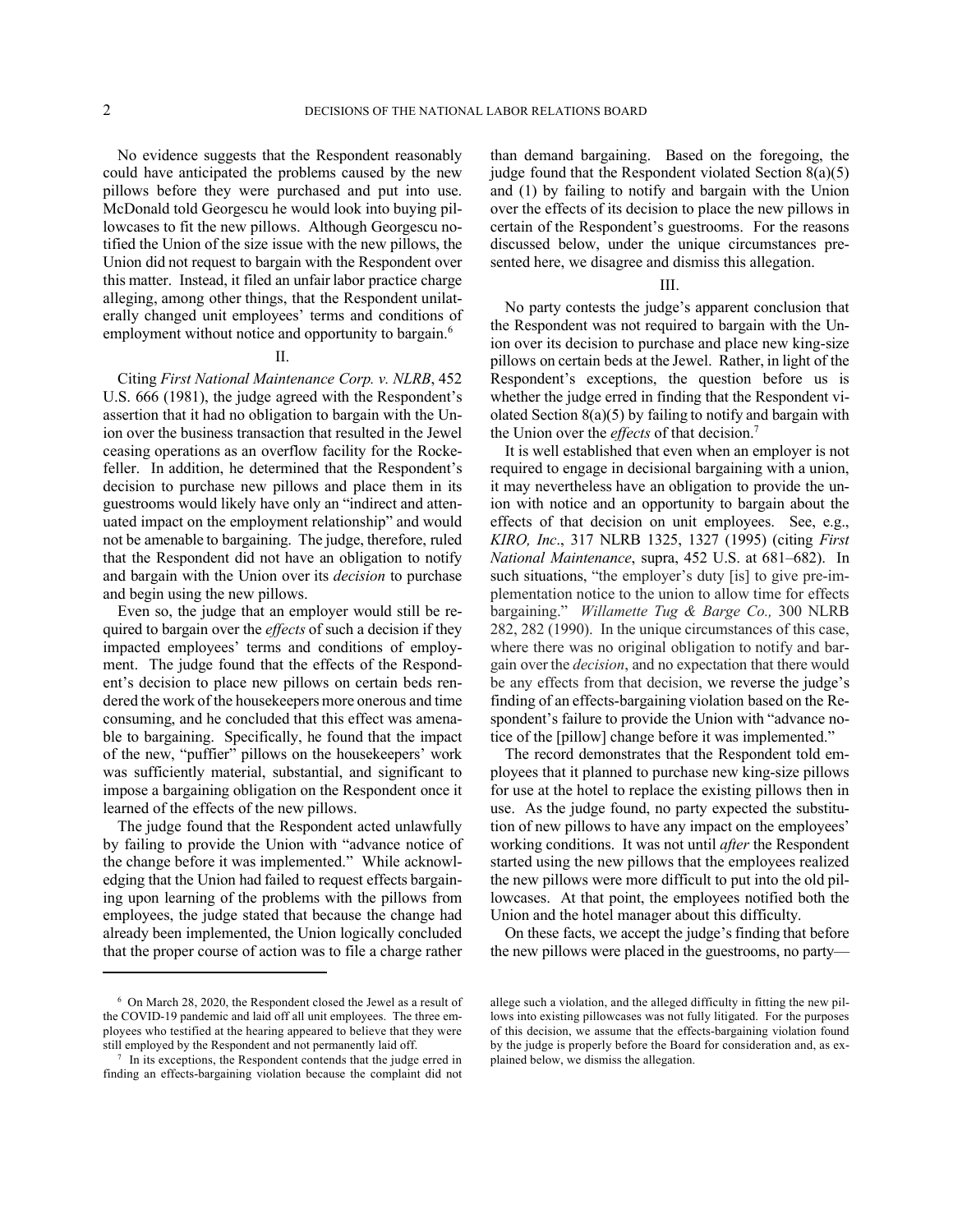including the Respondent—knew or could have reasonably foreseen that the new pillows would be more difficult for employees to work with. In view of that finding, the Respondent cannot fairly be faulted for failing to notify the Union and offer to bargain *before* the new pillows were put into use. Its decision to begin using the new pillows was not itself bargainable, and the arguable effects of that decision on employees' working conditions were not reasonably foreseeable. Moreover, the Union promptly learned on its own of the issue when it learned from the housekeepers that the new pillows were impacting employees' working conditions. <sup>8</sup> At that point, the Union did not test the Respondent's willingness to bargain over those effects—which the Respondent itself had just learned about—by requesting bargaining. Instead, it merely filed unfair labor practice charges. Contrary to the judge, we find that the Union was, indeed, required to request bargaining here and that, in the absence of such a request, the Respondent cannot be held to have violated its duty to engage in effects bargaining. See, e.g., *Associated Milk Producers*, 300 NLRB 561, 564 (1990) ("[I]t was incumbent on the [u]nion to request bargaining—not merely to protest or file an unfair labor practice charge."). 9

The judge excused the Union's failure to request bargaining because the Respondent had already begun using the new pillows by the time the Union became aware of employee concerns, and as noted above, "the Union could logically conclude that the proper course of action was to file a charge rather than demand bargaining." The flaw in the judge's reasoning should be clear. As he himself found, the Respondent could not reasonably have foreseen that the new pillows might affect employees' working conditions. Its action in implementing the change, then, did not reflect an unwillingness to bargain, nor could it have reasonably been understood that way by the Union, which learned of the problem soon after the Respondent first learned of it.

We acknowledge that the Board's general rule is that effects bargaining must occur before implementation for bargaining to be meaningful. See, e.g., *Woodland Clinic,*  331 NLRB 735, 738 (2000); *Willamette Tug & Barge Co.,*  above at 282–283. As explained above, however, we do not fault the Respondent for failing to engage in pre-implementation effects bargaining here. Moreover, the facts of this case demonstrate that, at the time the Union learned of the employees' issues with the new pillows, just shortly after the Respondent first learned of it, there was still an opportunity for the parties to engage in meaningful effects bargaining. See, e.g., *Berklee College of Music*, 362 NLRB 1517, 1518 (2015) (dismissing complaint where union failed to enforce its bargaining rights despite having ample time to bargain over the effects of a change to minimum course-enrollment requirements). For example, the parties could have bargained over the purchase and use of larger pillowcases for the new pillows, as the hotel manager had expressed a willingness to do, over the issue of whether the Respondent should delay use of the second shipment of new pillows it had already purchased; and/or over other changes or modifications to the housekeepers' routines that would have ameliorated the effects of the new, fluffier and more time-consuming pillows. In this unusual factual context, we find, contrary to the judge, that the Respondent's actions did not excuse the Union's failure to request bargaining.

Based on the foregoing, we reverse the judge's finding that the Respondent violated Section  $8(a)(5)$  and (1) by failing to bargain with the Union over the effects of the decision to purchase new king-size pillows for use at the Jewel, and we dismiss this allegation.

AMENDED CONCLUSIONS OF LAW

Delete the judge's Conclusion of Law 3(c).

# ORDER

The National Labor Relations Board orders that the Respondent, 11 West 51 Realty LLC d/b/a The Jewel Facing Rockefeller, New York, New York, its officers, agents, successors, and assigns, shall

1. Cease and desist from

(a) Changing the terms and conditions of employment of its unit employees by suspending its practice of granting wage increases to employees on their two-year anniversary of employment with the company and by limiting paid annual vacations to two weeks without first notifying New York Hotel and Motel Trades Council, AFL–CIO (the Union) and giving it an opportunity to bargain.

(b) In any like or related manner interfering with, restraining, or coercing employees in the exercise of the rights guaranteed them by Section 7 of the Act.

<sup>8</sup> Chairman McFerran believes the better course would have been for the Respondent to have notified the Union immediately upon learning from the housekeepers that the new pillows were impacting employees' working conditions. However, she agrees that the Union learned of that impact on its own and should have requested bargaining at that point.

Because we find that the effects-bargaining allegation must be dismissed for failure of the Union to request bargaining, we find it unnecessary to decide the threshold issue of whether the effects of the new

pillows on the housekeepers' work were sufficiently material, substantial, and significant to impose a bargaining obligation on the Respondent in the first place.

Although Member Kaplan agrees with his colleagues that the allegation should be dismissed because the Union failed to request bargaining, he would also find that the change to the new pillows did not constitute a material change to the housekeepers' working conditions that would warrant a bargaining obligation in the first place.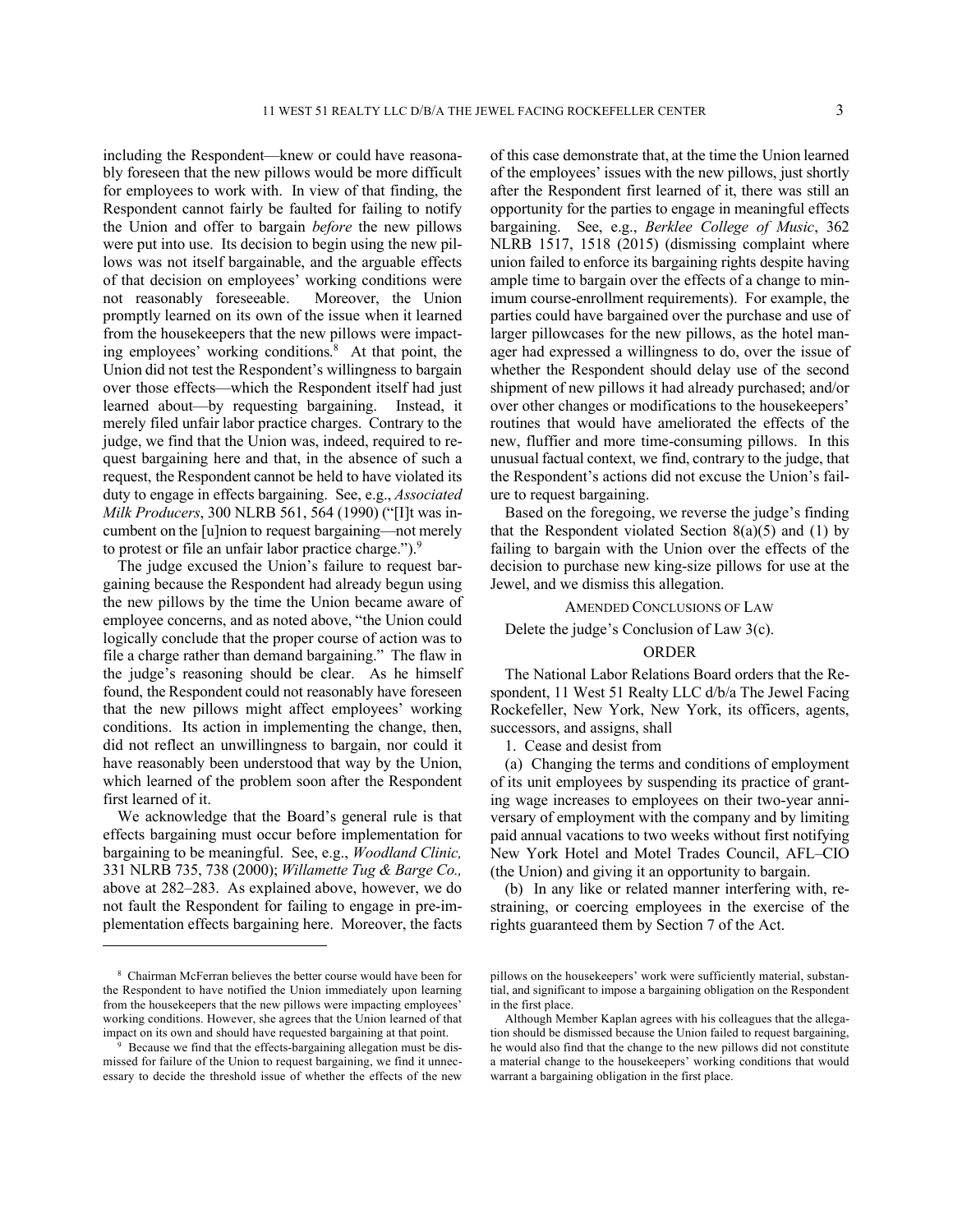2. Take the following affirmative action necessary to effectuate the policies of the Act.

(a) Rescind the changes in the terms and conditions of employment for its unit employees, in particular the changes to the 2-year anniversary wage increase practice and the paid annual vacation policies, which were unilaterally implemented on December 29, 2019, and in February 2020, respectively.

(b) Before implementing any changes in wages, hours, or other terms and conditions of employment of unit employees, notify and, on request, bargain with the Union as the exclusive collective-bargaining representative of employees in the following bargaining unit:

Included: All full-time and regular part-time Front Desk, Engineering, and Housekeeping employees, including, but not limited to, Floor Attendants, Guest Service Representatives, and Guest Service Managers, employed by the Respondent at its facility located at 11 West 51st Street, New York, NY.

Excluded: All other employees, including office clerical employees, and guards, and professional employees and supervisors as defined in the Act.

(c) Make affected unit employees whole for any loss of earnings and other benefits suffered as a result of the unilateral changes in their terms and conditions of employment, in the manner set forth in the remedy section of the judge's decision as amended in this decision.

(d) Compensate affected employees for the adverse tax consequences, if any, of receiving lump-sum backpay awards, and file with the Regional Director for Region 2, within 21 days of the date the amount of backpay is fixed, either by agreement or Board order, a report allocating the backpay awards to the appropriate calendar year(s) for each employee.

(e) File with the Regional Director for Region 2, within 21 days of the date the amount of backpay is fixed by agreement or Board order or such additional time as the Regional Director may allow for good cause shown, a copy of each backpay recipient's corresponding W-2 form(s) reflecting the backpay award.

(f) Preserve and, within 14 days of a request, or such additional time as the Regional Director may allow for

good cause shown, provide at a reasonable place designated by the Board or its agents, all payroll records, social security payment records, timecards, personnel records and reports, and all other records, including an electronic copy of such records if stored in electronic form, necessary to analyze the amount of backpay due under the terms of this Order.

(g) Post at its 11 West 51st Street, New York, New York facility copies of the attached notice marked "Appendix." 10 Copies of the notice, on forms provided by the Regional Director for Region 2, after being signed by the Respondent's authorized representative, shall be posted by the Respondent and maintained for 60 consecutive days in conspicuous places, including all places where notices to employees are customarily posted. In addition to physical posting of paper notices, notices shall be distributed electronically, such as by email, posting on intranet or an internet site, and/or other electronic means, if the Respondent customarily communicates with its employees by such means. Reasonable steps shall be taken by the Respondent to ensure that the notices are not altered, defaced, or covered by any other material. If the Respondent has gone out of business or closed the facility involved in these proceedings, the Respondent shall duplicate and mail, at its own expense, copies of the notice to all current employees and former employees employed by the Respondent at any time since December 29, 2019.

(h) Within 21 days after service by the Region, file with the Regional Director for Region 2 a sworn certification of a responsible official on a form provided by the Region attesting to the steps that the Respondent has taken to comply.

IT IS FURTHER ORDERED that the complaint is dismissed insofar as it alleges violations of the Act not specifically found.

Dated, Washington, D.C. May 27, 2022

<sup>&</sup>lt;sup>10</sup> If the facility involved in these proceedings is open and staffed by a substantial complement of employees, the notices must be posted within 14 days after service by the Region. If the facility involved in these proceedings is closed due to the Coronavirus Disease 2019 (COVID-19) pandemic, the notices must be posted within 14 days after the facility reopens and a substantial complement of employees have returned to work, and the notices may not be posted until a substantial complement of employees have returned to work. Any delay in the physical

posting of paper notices also applies to the electronic distribution of the notice if the Respondent customarily communicates with its employees by electronic means. If this Order is enforced by a judgment of a United States court of appeals, the words in the notice reading "Posted by Order of the National Labor Relations Board" shall read "Posted Pursuant to a Judgment of the United States Court of Appeals Enforcing an Order of the National Labor Relations Board."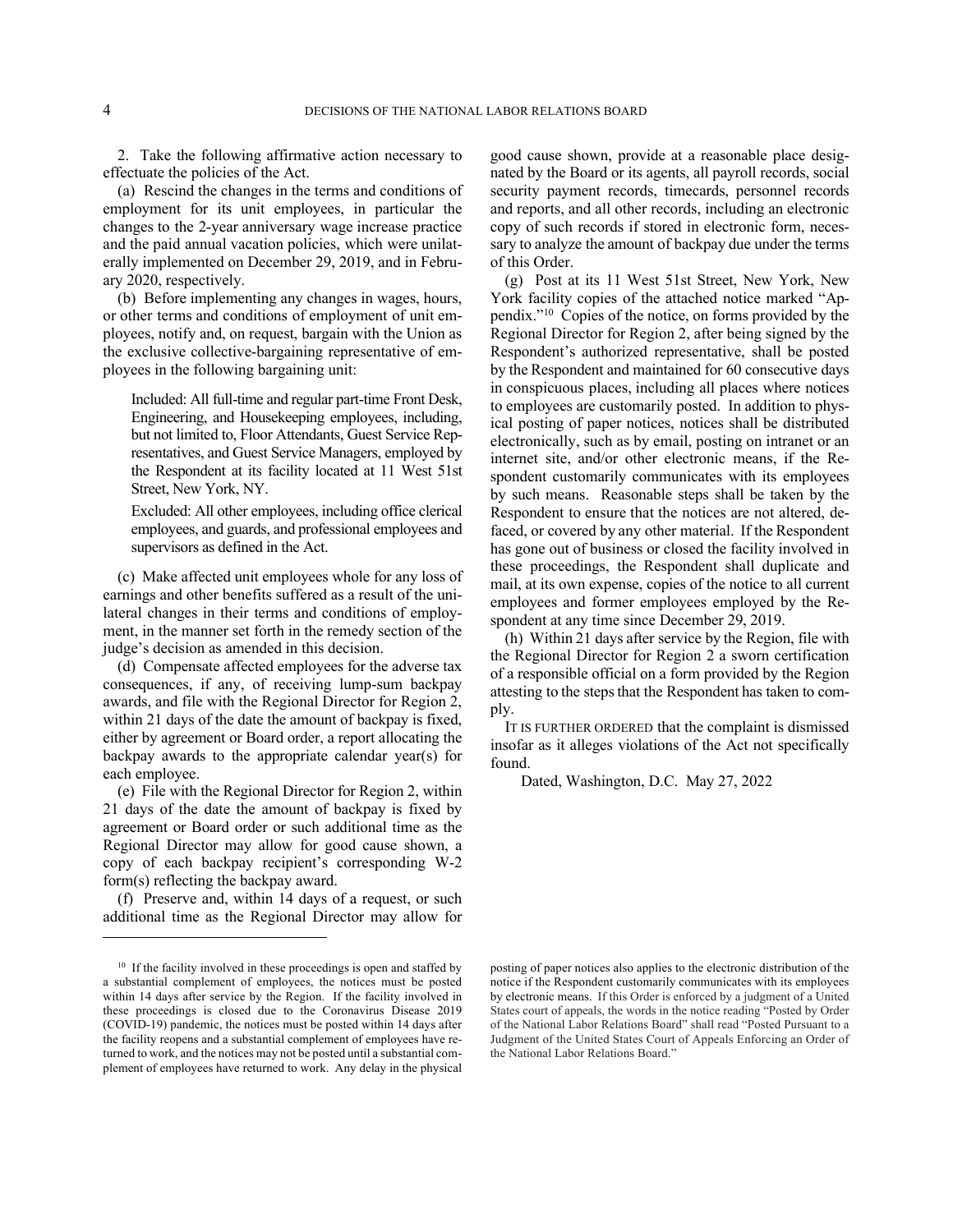Lauren McFerran, Chairman

Marvin E. Kaplan, Member

(SEAL) NATIONAL LABOR RELATIONS BOARD

#### APPENDIX

NOTICE TO EMPLOYEES POSTED BY ORDER OF THE NATIONAL LABOR RELATIONS BOARD An Agency of the United States Government

The National Labor Relations Board has found that we violated Federal labor law and has ordered us to post and obey this notice.

FEDERAL LAW GIVES YOU THE RIGHT TO

Form, join, or assist a union

Choose representatives to bargain with us on your behalf

Act together with other employees for your benefit and protection

Choose not to engage in any of these protected activities.

WE WILL NOT change your terms and conditions of employment by suspending our practice of granting wage increases to employees on their 2-year anniversary of employment with the company and by limiting paid annual vacations to 2 weeks without first notifying New York Hotel and Motel Trades Council, AFL–CIO (the Union) and giving it an opportunity to bargain.

WE WILL NOT in any like or related manner interfere with, restrain, or coerce you in the exercise of the rights listed above.

WE WILL rescind the changes in the terms and conditions of employment for unit employees, in particular the changes to our wage increase practice and paid annual vacation policies, which were unilaterally implemented on December 29, 2019, and in February 2020, respectively.

WE WILL, before implementing any changes in wages, hours, or other terms and conditions of employment of unit employees, notify and, on request, bargain with the Union as the exclusive collective-bargaining representative of our employees in the following bargaining unit:

Included: All full-time and regular part-time Front Desk, Engineering, and Housekeeping employees, including, but not limited to Floor Attendants, Guest Service Representatives, and Guest Service Managers, employed by us at 11 West 51st Street, New York, NY.

Excluded: All other employees, including office clerical employees, and guards, and professional employees and supervisors as defined in the Act.

WE WILL make affected employees whole, with interest, for any loss of earnings and other benefits suffered as a result of our unlawful unilateral changes to their terms and conditions of employment.

WE WILL compensate affected employees for the adverse tax consequences, if any, of receiving lump-sum backpay awards, and WE WILL file with the Regional Director for Region 2, within 21 days of the date the amount of backpay is fixed, either by agreement or Board order, a report allocating the backpay awards to the appropriate calendar year(s) for each employee.

WE WILL file with the Regional Director for Region 2, within 21 days of the date the amount of backpay is fixed by agreement or Board order or such additional time as the Regional Director may allow for good cause shown, a copy of each backpay recipient's corresponding W-2 form(s) reflecting the backpay award.

> 11 WEST 51 REALTY LLC D/B/A THE JEWEL FACING ROCKEFELLER CENTER

The Board's decision can be found at www.nlrb.gov/case/02-CA-256884 or by using the QR code below. Alternatively, you can obtain a copy of the decision from the Executive Secretary, National Labor Relations Board, 1015 Half Street, S.E., Washington, D.C. 20570, or by calling (202) 273–1940.



*Burt F. Pearlstone, Esq.,* and *Tanya W. Khan, Esq.,* for the General Counsel.

*Louis J. Cannon, Esq.* and *Christian R. White, Esq.* (Baker & Hostetler, LLP), for the Respondent.

*Gideon Martin, Esq.,* for the Charging Party Union.

#### DECISION

### STATEMENT OF THE CASE

BENJAMIN W. GREEN, Administrative Law Judge. This case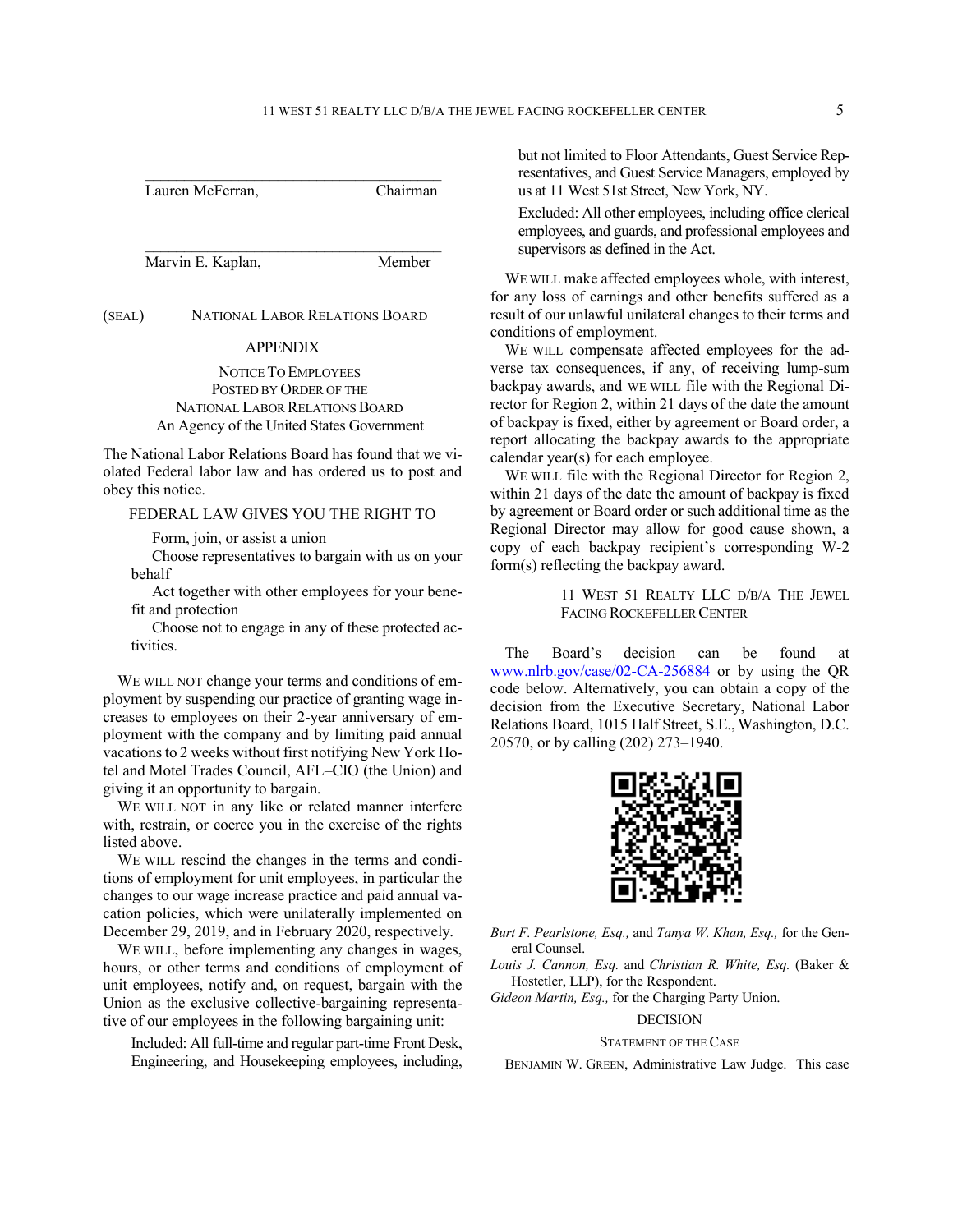was tried before me by Zoom video conference on January 11 and 12, 2021. The General Counsel alleges that 11 West 51 Realty, LLC d/b/a The Jewel Facing Rockefeller Center (Respondent or the Jewel), a hotel, violated Section 8(a)(5) and (1) of the Act by unilaterally implementing the following changes without providing the New York Hotel & Motel Trades Council, AFL– CIO (Union) notice and an opportunity to bargain: (1) suspending its practice of granting wage increases to unit employees upon their second anniversary with the company;<sup>1</sup> (2) prohibiting bargaining unit employees from taking annual paid vacation longer than 2 weeks, and (3) rendering the work of housekeepers more onerous and time consuming as a result of a decision to change the pillows in hotel guestrooms. In its posthearing brief, the Respondent only contested the allegations regarding the changes in vacation policy and pillows. The Respondent did not deny that the General Counsel proved the allegation regarding the suspension of 2-year anniversary wage increases. For reasons discussed below, I find merit to all three allegations at issue in this case.

On the entire record, including my observation of the demeanor of the witnesses, and after considering the posthearing briefs that were filed by the General Counsel and the Respondent, I make these

### FINDINGS OF FACT<sup>2</sup>

#### JURISDICTION AND UNION STATUS

The Respondent admits, and I find, that it is a domestic corporation operating a hotel at 11 West 51st Street, New York, New York and, during the 12-month period preceding the issuance of the complaint, it derived gross revenues in excess of \$500,000 and purchased and received at its facility goods and materials valued in excess of \$5,000 directly from points outside the State of New York. The Respondent further admits, and I find, that at all material times, it has been an employer engaged in commerce within the meaning of Section 2(2), (6), and (7) of the Act, and that the Union has been a labor organization within the meaning of Section 2(5) of the Act. Accordingly, I find that this dispute affects commerce and the Board has jurisdiction over this case pursuant to Section  $10(a)$  of the Act.

#### ALLEGED UNFAIR LABOR PRACTICE

### Background

The Jewel is a 15-floor hotel with 135 guestrooms that faces

Rockefeller Center in Manhattan, New York. It is managed by Club Quarters. Including the Jewel, Club Quarters operates 16 hotels in various U.S. cities and London. Until August 2, 2019, in addition to the Jewel, Club Quarters operated a hotel called Club Quarters Rockefeller Center (the Rockefeller). The Rockefeller is located on the same block as the Jewel with one building separating the two hotels. Given their proximity, the Jewel and the Rockefeller were managed by the same managers. On August 2, 2019, the owners of the Rockefeller transferred management of that hotel from Club Quarters to a different company. (Tr. 106–113.)

Unlike the Rockefeller, the Jewel is considered an independent boutique or public hotel that did not use Club Quarters branding and, on most of its floors, did not use Club Quarters standard operating procedures. However, floors 10, 12, 14, and 15 of the Jewel were used for overflow from the Rockefeller when the latter was overbooked. Therefore, those floors did use Club Quarters standard operating procedures until management of the Rockefeller was transferred on August 2, 2019. (Tr. 107–110.)

Len Wolin is the Club Quarters corporate vice president of global operations with responsibility over all the Club Quarters hotels. Wolin is in charge of new programs, policies, and procedures. He is also responsible for profit and loss, employee satisfaction, and guest satisfaction. Each Club Quarters hotel has a hotel manager that reports to Wolin.<sup>3</sup> (Tr. 104–105.)

Anthony McDonald was the Jewel's hotel manager from October 2019 to August 2020. Club Quarters hotels generally employ individual department managers, including a housekeeping manager and senior guest service manager (responsible for the front desk). These department managers report to the hotel manager. McDonald was the Jewel's senior guest service manager from February 2018 to October 2019. (Tr. 109–110, 197–199,)

On August 27, 2019, the New York Hotel and Motel Trades Council, AFL–CIO (Union) won an election to be designated as the exclusive representative of employees in the following bargaining unit:

Included: All full-time and regular part-time Front Desk, Engineering, and Housekeeping employees, including, but not limited to, Floor Attendants, Guest Service Representatives, and Guest Service Managers, employed by the Respondent at its facility located at 11 West 51st Street, New York, NY.

Excluded: All other employees, including office clerical

<sup>&</sup>lt;sup>1</sup> The complaint originally alleged that the Respondent discontinued a policy of granting employees a wage increase of \$2 per hour upon their 2-year anniversary. However, at trial, the General Counsel amended the allegation to allege that those 2-year anniversary wage increases were at least \$3 per hour. (Tr. 158–159.)

<sup>&</sup>lt;sup>2</sup> The Findings of Fact are a compilation of credible testimony and other evidence, as well as logical inferences drawn therefrom. To the extent testimony contradicts the findings herein, such testimony has been discredited, either as in conflict with credited evidence or because it was incredible and unworthy of belief. In assessing credibility, I rely upon witness demeanor. I also considered the context of the witness's testimony, the quality of their recollection, testimonial consistency, the presence or absence of corroboration, the weight of the respective evidence, established or admitted facts, inherent probabilities, and reasonable

inferences that may be drawn from the record as a whole. See *Double D Construction Group*, 339 NLRB 303, 305 (2003); *Daikichi Sushi*, 335 NLRB 622, 623 (2001) (citing *Shen Automotive Dealership Group*, 321 NLRB 586, 589 (1996)), enfd. sub nom., 56 Fed. Appx. 516 (D.C. Cir. 2003). Credibility findings need not be all-or-nothing propositions. Indeed, nothing is more common in judicial decisions than to believe some, but not all, of a witness's testimony. *Daikichi Sushi*, supra at 622; *Jerry Ryce Builders*, 352 NLRB 1262, 1262 fn. 2 (2008) (citing *NLRB v. Universal Camera Corp*., 179 F.2d 749, 754 (2d Cir. 1950), rev'd. on other grounds 340 U.S. 474 (1951)). Where necessary, specific credibility determinations are set forth below.

<sup>&</sup>lt;sup>3</sup> As noted above, the Jewel and the Rockefeller are an exception. Those two hotels were managed by the same managers because of their close geographic proximity.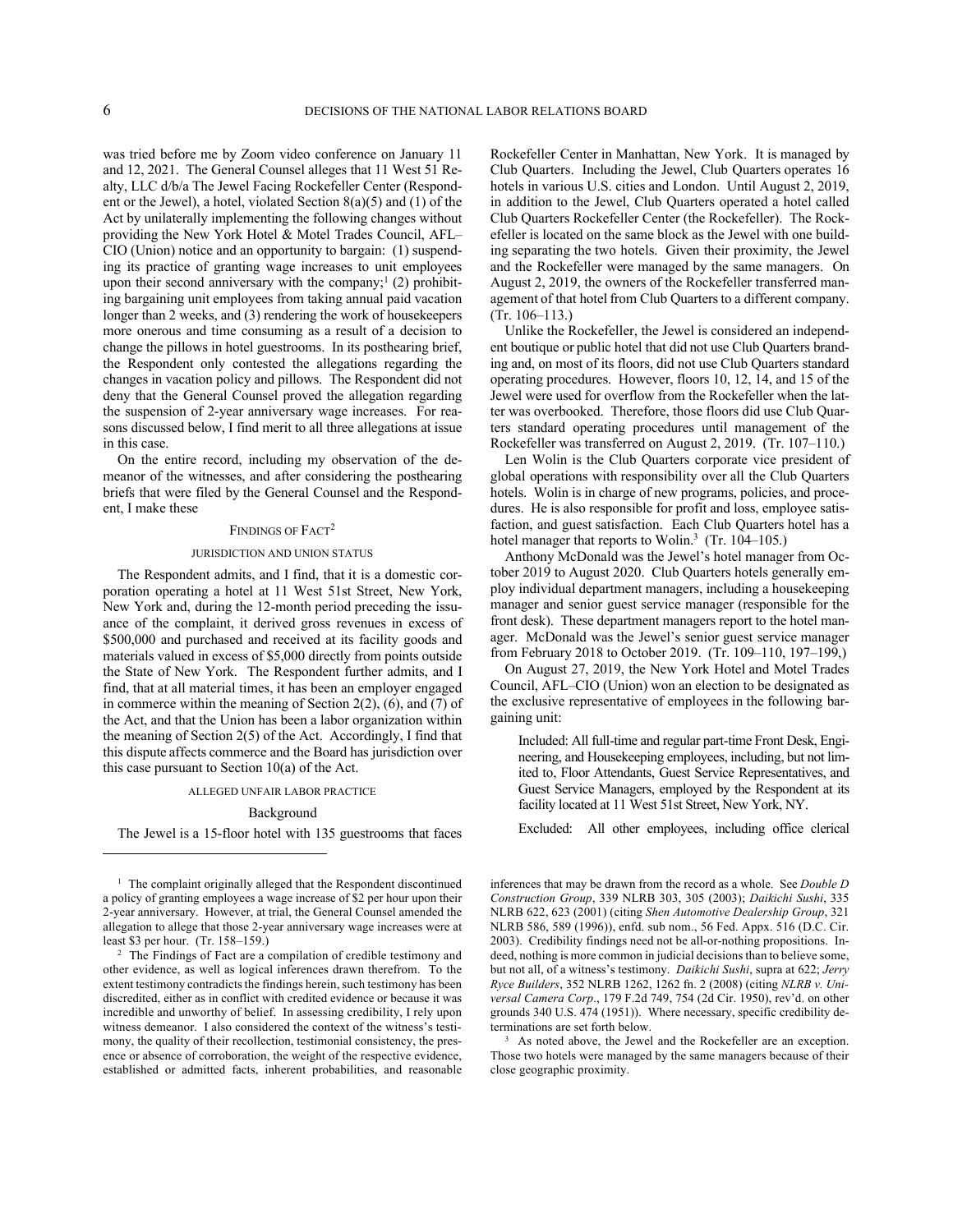employees, and guards, and professional employees and supervisors as defined in the Act.

The unit consists of about 35 employees. (Tr. 106.) On September 4, 2019, the Union was certified as the bargaining representative of the unit.

On March 28, 2020, the Jewel closed as a result of the COVID-19 pandemic and laid off all unit employees. The three employees who testified at trial appeared to believe that they were still employed by the employer and not permanently laid off. (Tr. 19–20, 42, 84.)

### 2–Year Anniversary Wage Increase

Lisbeth De Jesus is a guest service manager (GSM) or font desk clerk hired by the Respondent on December 20, 2017. De Jesus was told by McDonald and a human resources manager that she would receive a \$2–per–hour wage increase on her second anniversary with the company. (Tr. 19–34, 209.) De Jesus also testified that employees receive annual raises of about \$0.60 per hour every July. (Tr. 20.)

McDonald admitted that De Jesus was due, but did not receive, a wage increase on December 29, 2019, her second anniversary with the company.<sup>4</sup> McDonald did not grant De Jesus this wage increase because he was under the mistaken belief that the Respondent had implemented a wage freeze during its negotiations with the Union. (Tr. 208.) McDonald and Senior Guest Experience Manager Rene Lopez both told De Jesus she would not receive the 2–year raise until negotiations concluded. (GC Exhs. 3, 5.)

#### Vacation

As indicated in the Respondent's employee handbook, annual leave is earned as follows by full-time employees on the basis of length of service (GC Exh. 6 p. 23) (Tr. 81):

| Years of Service         | Per Year          |  |  |
|--------------------------|-------------------|--|--|
| After one full year from |                   |  |  |
| employment service date  | 2 Weeks (10 days) |  |  |
| $5 - 10$ Years           | 3 Weeks (15 days) |  |  |
| $10-20$ Years            | 4 Weeks (20 days) |  |  |
| 20 Year and Beyond       | 5 Weeks (25 days) |  |  |

The Respondent's employees submit requests for leave, including paid vacation, through a payroll system called "Dayforce." (Tr. 129–132, 163–172) (R. Exh. 4). The request is approved or denied by the hotel manager or the employee's direct department manager. (Tr. 163) In early 2020, the housekeeping manager was out on maternity leave. Therefore, McDonald approved vacation requests for the housekeeping department. (Tr. 163–164.)

Havo Djeka was a housekeeper or floor attendant hired by the Respondent on March 27, 2010. (Tr. 42.) Therefore, Djeka was entitled to 3 weeks of vacation as of March 27, 2015, and 4 weeks of vacation as of March 27, 2020. In 2019, Djeka took 2 weeks of vacation in the summer and 1 week in September. In 2018, Djeka took almost 4 weeks of vacation to travel internationally to her home country; 3 weeks being paid leave and the remainder being unpaid. Djeka took an extended vacation in 2016 as well because she travels to her home country every 2 or 3 years. (Tr. 50–52.)

Djeka testified that, in February 2020, she and three other housekeepers (Angelica, Buba, and Joyce) had a conversation regarding vacation during lunch in the fourth-floor breakroom. McDonald was present and eating lunch as well. According to Djeka, McDonald told the employees they could not take more than 2 weeks of vacation that year. The employees asked why, and indicated that 2 weeks was not enough time to travel to their home countries. In response, McDonald merely confirmed that vacation would be limited to 2 weeks this year. Djeka told McDonald the change in vacation policy was okay this year because she did not make plans for any vacation, but her tenth anniversary was next year, and she planned to take the 4 weeks of vacation she would be entitled to in order to go home to her country. McDonald shook his head from side to side and said, "let's see what happens next year." (Tr. 53–57, 71–73.) McDonald denied he told Djeka or any other employee that they could not take more than 2 weeks of vacation. (Tr. 209.)

According to Djeka, after McDonald finished his lunch and left the room, she spoke to Angelica about taking vacation. Angelica wanted to take a month off to go home to her country, but Djeka explained that the hotel was not allowing more than 2 weeks of vacation this year. Angelica asked, why? Djeka testified that, at this point, Club Quarters Regional Human Resources Manager Fidelina Escoto-Reyes entered the room and said, "because you're asking for a union." Djeka speculated that Reyes came in and said this because she overheard the employees talking about vacation. (Tr. 59–62.)

Reyes testified that, in about January or February 2020, she did have a conversation with Djeka and other housekeepers while they all (including Reyes) were having lunch in the breakroom. According to Reyes, the employees asked whether they could take more time off than they were entitled to in order to go home to their countries in Europe. Reyes testified that she said they could take whatever vacation they had, but, if they needed more time, it would have to be approved by the hotel manager. Reyes denied that she made any reference to the Union or modified the vacation policy during this conversation. (Tr. 190– 192.)

The Respondent introduced into evidence an "Employee TAFW Report" which shows leave requests that were approved, denied, or pending from September 1, 2019 to March 28, 2020. (R. Exh. 4) The document does not indicate that any employee

<sup>4</sup> The General Counsel introduced payroll records purporting to show that GSMs other than De Jesus received certain wage increases in excess of \$3 per hour on or after their 2–year anniversary. (GC Exhs. 7–10) (Tr. 154–159). However, it was not clear whether the wage raises reflected in those exhibits were anniversary wage increases or the annual (July) raises referenced by De Jesus. Further, even where the raises appeared to take effect on an employee's anniversary date, it was not necessarily

the employee's 2-year anniversary (as opposed to a different year). I do not find that this ambiguity negates the Respondent's liability since the Respondent offered no defense to the allegation and as discussed more fully in my analysis, McDonald admitted that De Jesus was due, but did not receive, a wage increase on her 2-year anniversary. However, the amount of the raise De Jesus was due is not clear. Accordingly, I will leave that issue to a compliance proceeding, if necessary.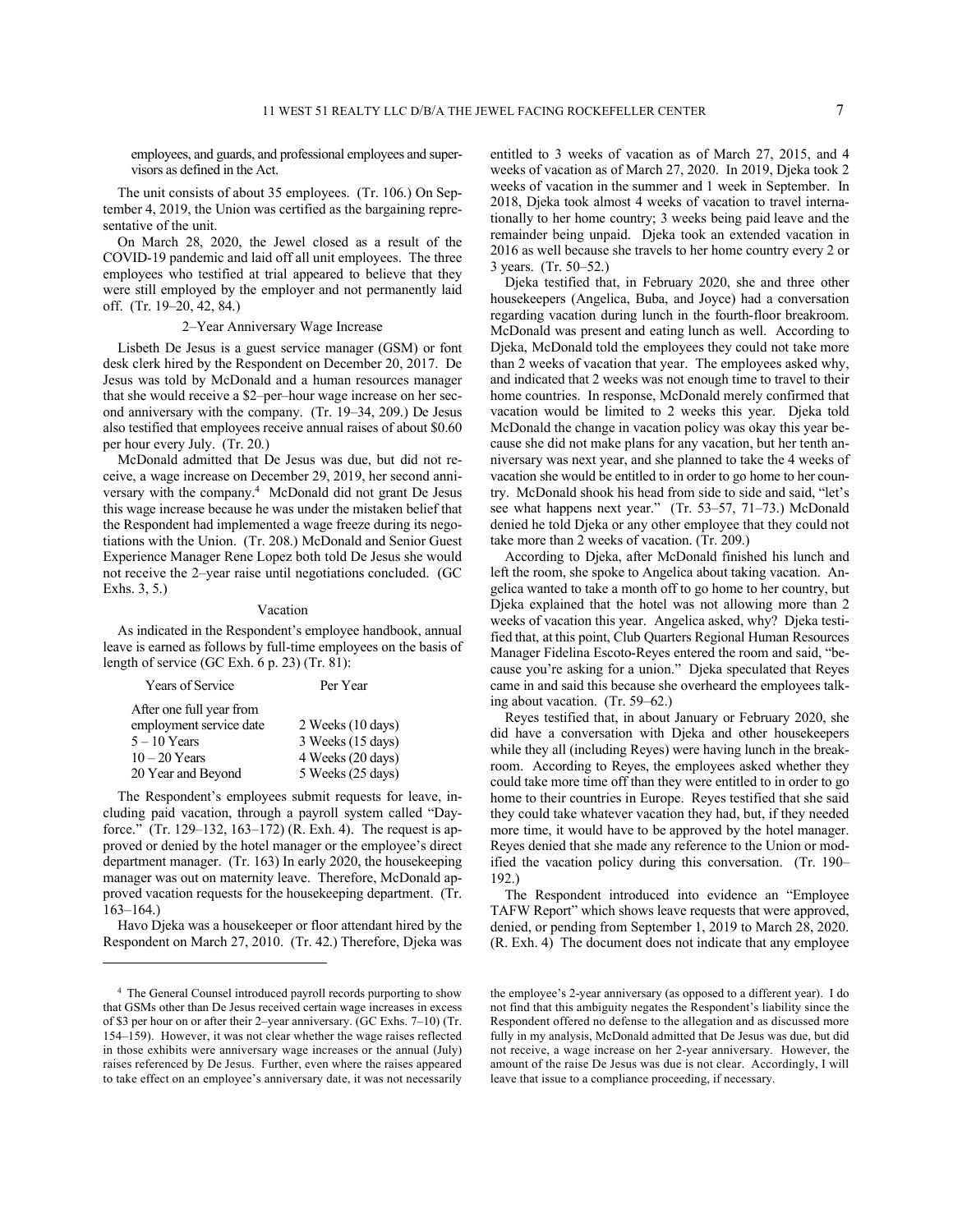requested more than 2 weeks of vacation (either in one request or cumulatively in multiple requests) in February and March 2020.

# Pillows

Housekeepers are assigned to clean a certain section of rooms each day. The number of rooms must constitute 19 "credits." Generally, one room is worth one credit. However, larger rooms can be worth more than one credit. (R. Exh. 5.) Prior to February 2020, it took a housekeeper about 20–22 minutes to clean a one credit room. Housekeepers are assigned to clean a certain section of rooms on a 6-month rotating basis. After a housekeeper cleans one section of rooms for 6 months, he/she is assigned to clean a different section of rooms for the next 6 months. (Tr. 93–94, 121–122, 202–207) (R. Exh. 5–6).

Club Quarters and the Respondent maintain standard operating procedures for housekeeping. These standards contain specific guidelines for the makeup and cleaning of each room. More specifically, the standard operating procedure for pillows in Club Quarters and public hotels (like the Jewel) are as follows (R. Exh. 1):

|            | CO Hotel |         | <b>Public Hotel</b> |         |               |
|------------|----------|---------|---------------------|---------|---------------|
| Pillows    | Weekdav  | Weekend | Weekdav             | Weekend |               |
| Oueen Beds |          |         | 2k/2k               | 2k/2k   | $k =$ $k$ ing |
| King Beds  | 4k       | 4k      | 2k/2k               | 2k/2k   | $k =$ $k$ ing |
| Twin Beds  | ıκ       |         | 1k/1k               | 1k/1k   | $k =$ $k$ ing |

Wolin explained that this standard reflects that queen-sized beds in Club Quarters hotels have two king-size pillows and queen-size beds in public hotels have four king sized pillows. According to Wolin, until August 2, 2019, the Club Quarters pillow standard applied to floors 10, 12, 14, and 15 of the Jewel because those floors were used for overflow from the Rockefeller (a Club Quarters hotel). However, after Club Quarters stopped operating the Rockefeller on August 2, 2019, the pillow standards on floors 10, 12, 14, and 15 of the Jewel reverted back to the same public hotel standards as the other floors (floors 2– 9). Thus, consistent with its pillow standard for public hotels, the Respondent arranged to put four king size pillows on the beds in the rooms on the upper floors. (Tr. 108–115, 122–1226) (R. Exh. 8).

McDonald testified that, dating back to February 2018, each bed on floors 2–9 of the Jewel had 4 king size pillows. (Tr. 200.) Housekeepers Djeka and Oana Georgescu testified that, until February 2020, the Jewel had two queen-size pillows on queensize beds and four pillows (two king size and two queen size) on king-size beds. (Tr. 45–46, 65–67, 86–88.)

Wolin testified that he has, on dozens of occasions, cleaned rooms at Club Quarters hotels. Wolin further testified that the Jewel and other Club Quarters hotels use the same type of pillows. According to Wolin, it takes about 15 seconds to change a pillowcase. Wolin did not specifically identify the rooms he cleaned in which hotels. (Tr. 120–122.)

McDonald testified that, as hotel manager, he cleaned rooms about 2–3 times per week. McDonald further testified that, as senior guest service manager, he cleaned rooms about 1 time per week. Like Wolin, McDonald claimed that it takes about 15 seconds to change a pillowcase. McDonald did not specifically identify which rooms he cleaned. (Tr. 200–201.)

In about November 2019, then Hotel Manager Zvi Cohen notified housekeepers that he planned to buy new king size pillows and put four of those pillows on every king and queen-size bed in the hotel. (Tr. 88–89.)

The Respondent received its first delivery of 60 new king size pillows in February 2020, and placed an order for another 60 king size pillows in early-March 2020.<sup>5</sup> (R. Exh. 8.)

The new king size pillows were placed in rooms on the upper floors of the hotel, with four pillows on each bed. (Tr. 75–79, 86–88.) The Respondent's old pillows weighed 40 ounces (queen size) and 52 ounces (king size), while the new king size pillows weighed 50 ounces. (R. Exhs. 10–12.) However, it is undisputed that the new pillows were "puffier" than the old pillows (which apparently lost some of their "puffiness" with use). (Tr. 187–188.) Djeka and Georgescu testified that it was extremely difficult to place the new pillows inside the old pillowcases, which were not big enough. Georgescu noted that the old pillows were easier to bend and stuff inside the pillowcases. Georgescu and Djeka both told management of the problem. (Tr. 46–49, 69–71, 88–89, 90–92.) Georgescu told McDonald she injured her arm while struggling to change the pillowcase of one of the new pillows. McDonald told Georgescu he would buy the right sized pillowcases for the new pillows. (Tr. 90–92.) In addition to notifying McDonald, Georgescu notified the Union of the problem with the new pillows. (Tr. 91–92.)

Georgescu estimated that it took an extra 10–20 minutes to clean a room that contained the new king size pillows. (Tr. 93) Although McDonald and Wolin both testified that they have cleaned hotel rooms, neither manager specifically testified that they changed the pillowcase of the new king-sized pillows.

On February 20, 2020, the Union filed an unfair labor charge alleging that the Respondent unilaterally changed unit employees' terms and conditions of employment. (GC Exh. 1.)

<sup>&</sup>lt;sup>5</sup> The evidence does not indicate whether the 60 pillows the Respondent ordered in early-March 2020, were actually received before the hotel closed on March 28, 2020. However, the Respondent has expressed no intent to permanently close. The Respondent also admits that it planned

to place new pillows on the upper floors of the Jewel. (R. Br. p. 6.) Therefore, we can expect the Respondent to use the additional pillows, if it has not already done so.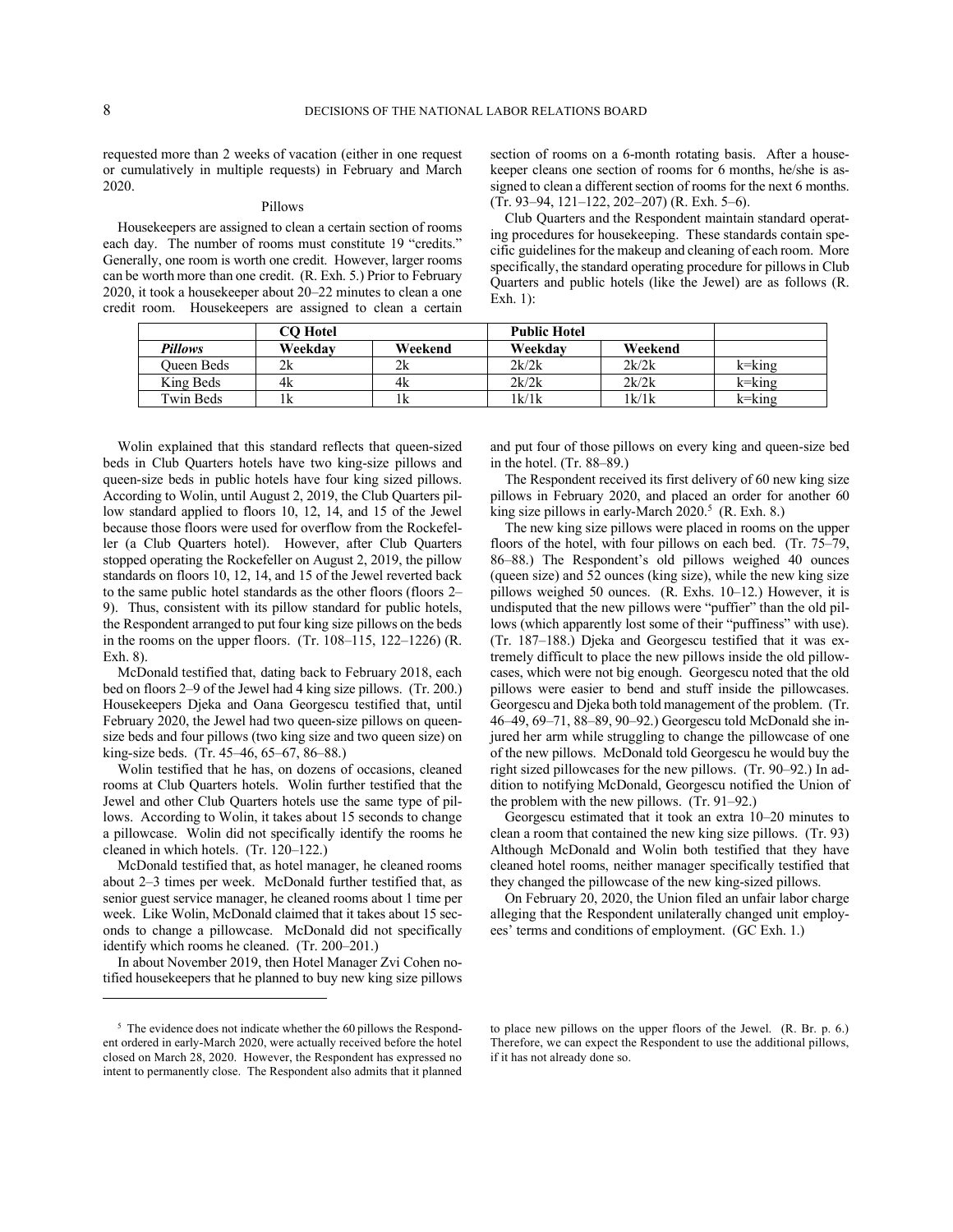### Analysis

#### Suspension of Wage Increases

The General Counsel contends that the Respondent violated Section  $8(a)(5)$  and (1) of the Act by unilaterally suspending its practice of granting wage increases to employees on their second anniversary of employment with the company. The Respondent did not, in its posthearing brief, deny this allegation.

Following the election of a union as the bargaining representative of a unit of employees, the employer must refrain from changing the wages, hours, and other terms and conditions of employment of those employees until it bargains with the union to impasse or agreement. *Atlanticare Management LLC*, 369 NLRB No. 28 (2020). Rather, an employer must maintain the status quo, which includes any practice of providing regularly scheduled wage increases. Id. Here, the Respondent does not deny that it has, at all relevant times, maintained a practice of granting wage increases to employees upon their 2–year anniversary with the company.

McDonald testified that he was mistaken in his belief that the Respondent had implemented a wage freeze during negotiations with the Union. However, a mistake is no defense since the "unilateral change to a mandatory subject is a per se breach of the Section  $8(a)(5)$  duty to bargain, and no showing of a bad-faith motive is required." *Viejas Band of Kumeyaay,* 366 NLRB No. 113 (2018) citing *NLRB v. Katz*, 369 U.S. 736, 743 (1962).

For a unilateral change to violate the Act, "an employer's action must effect a material, substantial, and significant change in terms or conditions of employment." *EOD Motors Eastern Air Devices, Inc.*, 314 NLRB 564, 566 (1994) citing *Millard Processing Services*, 310 NLRB 421, 425 (1993). The Board has held that the unilateral modification of a wage scheme to the disadvantage of a single employee is considered a significant and illegal change of a mandatory subject of bargaining. *Seven Seas Union Square, LLC*, 368 NLRB No. 92 (2019); *Carpenters Local 1031*, 321 NLRB 30 (1996); *Ivy Steel & Wire, Inc.*, 346 NLRB 404, 418–419 (2006). Thus, the Respondent had an obligation to maintain its practice of granting 2-year anniversary wage raises even though its failure to do so apparently affected a single employee (i.e., De Jesus).

Based on the foregoing, I find that the Respondent violated Section  $8(a)(5)$  and  $(1)$  of the Act by suspending its practice of granting wage increases to employees on their second anniversary of employment with the company.

#### Limitation of Annual Vacation to 2 Weeks

The General Counsel contends that the Respondent prohibited employees from taking more than 2 weeks of annual paid vacation when McDonald announced the same in February 2020. The Respondent defends against this allegation by asserting that McDonald made no such statement and, even if he did, the change in policy was never implemented.

I credit Djeka's testimony as to her February 2020 conversation with McDonald in the breakroom regarding vacation. Djeka was a credible witness who, in her demeaner, appeared to provide neutral and spontaneous testimony pursuant to an honest recollection of events. Her testimony regarding the conversation with McDonald was detailed and specific. I note that Djeka still considers herself an employee of the Respondent and presumably expects to return to work at the Jewel when the pandemic allows. The Board has "recognize[d] that the testimony of current employees which contradicts statements of their supervisors is likely to be particularly reliable . . . ." *Flexsteel Industries*, 316 NLRB 745 (1995).

McDonald denied he modified the vacation policy or told employees they could not take more than 2 weeks of vacation. Although I recognize that a witness cannot necessarily provide specific details regarding a conversation that did not take place, I would have liked to hear a little more testimony than a simple denial. Did McDonald *ever* talk to employees in the breakroom about vacation in February 2020?<sup>6</sup> If so, who was present and how did the topic arise? What was said? The Respondent's failure to inquire more fully of a possible conversation works in favor of crediting Djeka. I also note that any conversation regarding the duration of vacations may have been less significant to McDonald than Djeka since Djeka maintained a practice of taking lengthy international vacations every 2 or 3 years. Ultimately, I found Djeka more reliable than McDonald in her testimony regarding the conversation in question, including her testimony that McDonald told employees they could not take more than 2 weeks of vacation that year.

In so finding, I reject the Respondent's assertion that I should credit McDonald over Djeka because the General Counsel did not call employees that Djeka placed in the room at the time of the vacation conversation. Those employees are not agents or otherwise under the control of the General Counsel, and it cannot be assumed that they would be favorably inclined toward any party. Indeed, as noted above, it would not be surprising if employees were reluctant to testify against a current employer. And although the General Counsel could have subpoenaed the employees to testify, the Respondent could have done so as well. Under these circumstances, the absence of corroborating witnesses does not warrant a negative inference regarding Djeka's credibility. *Winkle Bus Co., Inc.*, 347 NLRB 1203, 1244, fn. 8 (2006); *Torbitt & Castleman, Inc.*, 320 NLRB 907, 912, fn. 6 (1996).

The Board has routinely held that changes in vacation policy are considered significant alterations of employees' terms and conditions of employment. See e.g., *Vanguard Fire & Supply Co.*, 345 NLRB 1016, 1017–1018, 1033–1034 (2005); *Alwin Manufacturing Co.*, *Inc.*, 314 NLRB 564, 566 (1994). Here, the Respondent does not deny that certain employees were entitled to take more than 2 weeks of annual paid vacation. Further, as noted above, I credit Djeka's account of McDonald announcement in February 2020 that vacation would be limited to 2 weeks that year.

Nevertheless, the Respondent contends that, even if Djeka is

<sup>6</sup> Although Reyes had a different recollection of her conversation with employees in the breakroom regarding vacation, she admitted that a conversation about that general subject matter did take place. Thus, the

employees did have at least one conversation in the breakroom regarding vacation.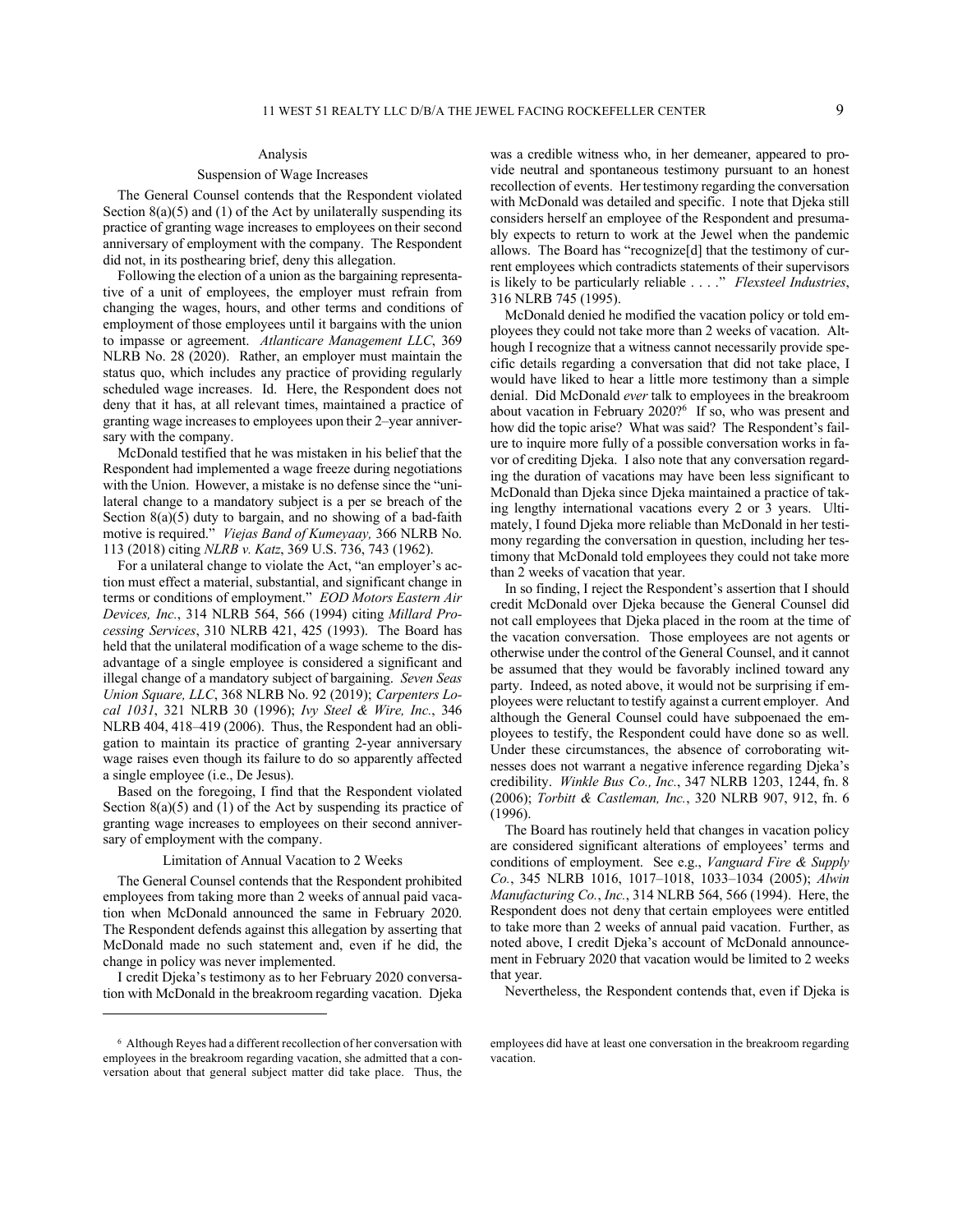credited over McDonald, the change in vacation policy was never implemented. I reject this defense. The announcement of a unilateral change will be held unlawful if it would cause a reasonable employee to view the change as effectively implemented. See *ABC Automotive Products Corp.*, 307 NLRB 248, 250 (1992); *Kurdziel Iron of Wauseon*, 327 NLRB 155, 156 (1998). As the Board noted in *ABC Automotive*, "The damage to the bargaining relationship had been accomplished simply by the message to the employees that the Respondent was taking it on itself to set [an] important term and condition of employment, thereby emphasizing to the employees that there is no necessity for a collective bargaining agent.'" 307 NLRB at 250 quoting *Famous-Barr Co. v. NLRB*, 326 U.S. 376, 384–386 (1945). Here, in February 2020, McDonald was categorical and unqualified in announcing that vacation would be limited to 2 weeks that year and possibly longer. He did not indicate that the Respondent was merely proposing the same in negotiations with the Union or that the change required some further action to be implemented. Rather, a reasonable employee would understand McDonald's comments regarding the 2-week limitation on vacations to be implemented and effective immediately.

The Respondent is misplaced in its reliance on evidence that no employee requested more than 2 weeks of vacation following McDonald's announcement. (R. Exh. 4.) The absence of such a request is actually evidence that employees understood the new limit on vacation to be implemented and in place.<sup>7</sup>

Based on the foregoing, I find that the Respondent violated Section  $8(a)(5)$  and  $(1)$  of the Act by limiting employees' annual paid vacation to 2 weeks.

# Change in Pillows – Housekeeper Work Rendered more Onerous and Time Consuming

The General Counsel contends that the Respondent violated Section  $8(a)(5)$  and  $(1)$  of the Act by requiring that four new king-sized pillows be placed on beds, thereby rending the work of housekeepers more onerous and time consuming. The Respondent defends against this allegation by asserting that the change was a management prerogative under *First National Maintenance Corp. v. NLRB*, 452 U.S. 666 (1981), and, even if it was not, the change was not so material, substantial, and significant as to require bargaining. Before I address the legal issues, I will clarify certain facts.

I credit Djeka's and Georgescu's testimony that it took them considerably longer to change the new pillows than the old pillows. McDonald and Wolin both testified that they have cleaned rooms and that it took them about 15 seconds to change a

pillowcase. However, the new king size pillows were not placed in all of the rooms, and neither manager specifically testified that they cleaned a room which contained the new pillows. Further, neither manager brought one of the new pillows to the hearing to demonstrate the speed and ease of changing the pillowcase. Accordingly, we do not have a situation where, "if the pillows fit, I must acquit." Rather, the testimony of housekeepers Djeka and Georgescu regarding the time and difficulty of changing the new king size pillows is essentially uncontested.

Georgescu testified that it took about 20 minutes to clean a room with the old pillows and about 30–40 minutes to clean a room which contained the new king size pillows. Wolin claimed that an employee would receive coaching if it took 30–40 minutes to clean a room. However, the Respondent did not clearly demonstrate how or if it tracks the time it takes a housekeeper to clean each individual room. We do not know whether a housekeeper could compensate for the additional time of changing the pillowcases of the new pillows by working late, working through lunch, and/or expediting other less difficult tasks or rooms that did not contain the new pillows. Further, even if the Respondent was aware of the time it was taking Djeka and Georgescu to clean the rooms, the Respondent may have decided not to discipline them because McDonald was aware that it was not the housekeepers' fault.<sup>8</sup> Thus, Wolin's hypothetical testimony regarding disciplinary coaching that "would" occur if a housekeeper took 30–40 minutes to clean certain rooms did not effectively rebut Georgescu's testimony to that effect.<sup>9</sup>

McDonald did not deny the conversation in which Georgescu told him the pillowcases were too small and she hurt her arm trying to change one of them. Likewise, McDonald did not deny that he told Georgescu he would purchase the correct size pillowcases for the new king size pillows. Accordingly, taking Georgescu's credible and uncontested testimony as true . . . McDonald effectively admitted that the old pillowcases did not fit on the new pillows.

Turning to the legal issues, I certainly agree with the Respondent's assertion that it had no obligation to bargain with the Union over a business transaction that resulted in Club Quarters ceasing business at the Rockefeller hotel. In *First National Maintenance*, 452 U.S. 666 (1981), the Supreme Court held that a housekeeping company did not violate the Act by unilaterally terminating its contract with a customer without offering to bargain over that decision. In so holding, the Court noted that "some management decisions, such as choice of advertising and promotion, product type and design, and financing arrangements, have

<sup>7</sup> At least one employee, Angelica, expressed a desire to travel internationally for a vacation longer than 2 weeks and was troubled by McDonald's statement regarding the Respondent's 2-week limit on vacations. That Angelica did not request an extended vacation tends to suggest that she believed such a request would be denied.

<sup>8</sup> Georgescu told McDonald how difficult and time consuming it was to change the new pillows. Wolin testified that the Respondent would attempt to discern the reason why it was taking a housekeeper so long to clean a room before administering discipline. In this case, the Respondent was aware of the reason.

<sup>9</sup> For much the same reason, I credit the testimony of Djeka and Georgescu regarding the number and size of the old pillows on king and

queen-size beds before February 2020. The housekeepers were the people actually cleaning rooms on a daily basis and, despite the standard operating procedures and McDonald's testimony, they credibly testified to what they saw and did in those rooms. However, for reasons discussed below (infra fn. 10), I do not believe that a change in the number and size of the pillows is significant to my finding of a violation. I would not find a violation if the evidence were limited to a change from two queen to four king-size pillows on queen-size beds and from two queen/two king to four king-size pillows on king-size beds. I only find a violation here because the new king-size pillows did not fit in the old pillowcases.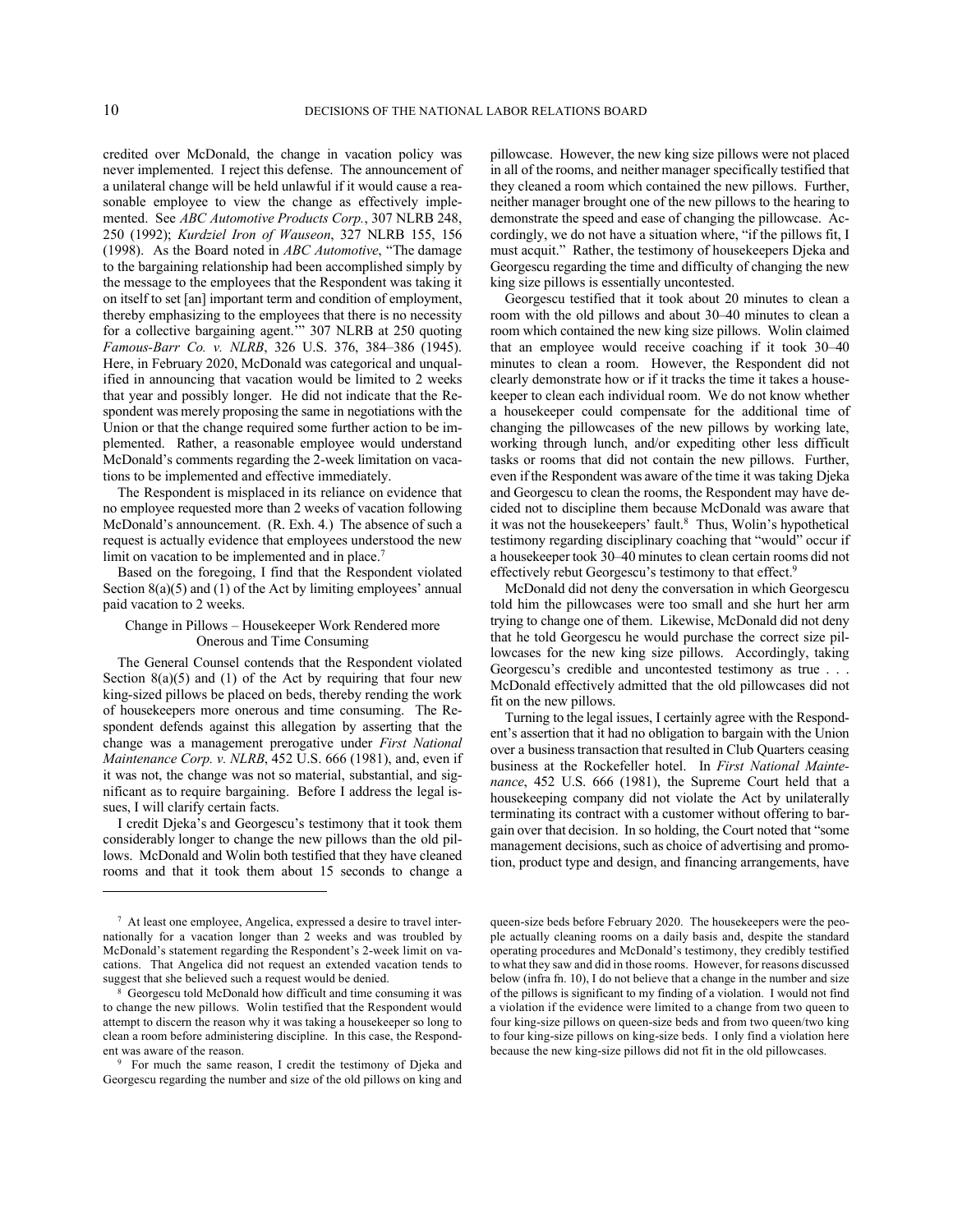only an indirect and attenuated impact on the employment relationship." Id. at 676. The decision of a hotel to purchase new pillows and place four of those pillows on each bed arguably falls within this category. However, the Supreme Court made clear that an employer is still required to bargain over the effects of such a decision if they impact employees' terms and conditions of employment. Id. at 682. See also *Litton Business Systems*, 286 NLRB 817, 819 (1987) aff'd. in relevant part 893 F.2d 1128, 1133 (9th Cir. 1990), rev'd. in part, 501 U.S. 190 (1991).

Here, the Respondent's decision to place four new pillows on certain beds had the effect of rendering the work of housekeepers who changed those beds more onerous and time consuming.<sup>10</sup> That effect was amenable to bargaining. The Respondent might have agreed to purchase new pillowcases or assign an increased number of credits to rooms that contain the new pillows. Indeed, McDonald effectively admitted to Georgescu that there was a problem since he told her the Respondent would buy pillowcases that fit the new pillows. For its part, the Union might have offered some concession to offset the Respondent's cost of purchasing new pillowcases. Whether we characterize the issue as decision or effects bargaining, the Respondent was obligated to give the Union an opportunity to engage in that bargaining process once McDonald learned of the problem from Georgescu *if* the impact on unit employees' terms and conditions of employment was material, substantial, and significant. *EOD Motors Eastern Air Devices, Inc.*, 346 NLRB 1060, 1065 (2006), citing *Millard Processing Services*, 310 NLRB 421, 425 (1993).

In my opinion, the impact of the change in pillows on unit employees comes close to falling below the standard that requires bargaining, but just marginally hovers above it.<sup>11</sup> Djeka and Georgescu credibly testified that they cleaned certain rooms that contained the new pillows, but it is not clear how many of those rooms were cleaned each day by each housekeeper. On the other hand, I credit the housekeepers' testimony that it was significantly more onerous and time consuming to change the new pillows. McDonald effectively admitted that the old pillowcases were too small after Georgescu injured her arm trying to change one of the new pillows. The Respondent also admits that housekeepers could be subject to disciplinary coaching if it took them considerably longer than 20 minutes to clean a room.

In *The Bohemian Club*, 351 NLRB 1065, 1066 (2007), the Board found that the assignment to cooks of an extra 30 minutes of cleaning tasks per day was "more than a minimal amount" and "constituted a material, substantial and significant change." Here, even if certain housekeepers were only assigned to clean a few rooms containing the new pillows each day, it could increase their daily workload by about 30 minutes. And while I do have some sympathy for managers who may question the legal significance of a change in pillows, the evidence indicates that it had a greater adverse impact on housekeepers than was perhaps expected. Under these circumstances, I find that the effect of the change in pillows on housekeepers' work was sufficiently material, substantial, and significant to impose a bargaining obligation on the Respondent.

Although neither party addressed the issue, I find a violation even though the evidence does not indicate that the union demanded bargaining. In my opinion, the Respondent did not have an immediate obligation to notify and bargain over the purchase and use of the new pillows because, it appears, nobody expected the change to adversely impact the terms and conditions of employment of unit employees. However, housekeepers told McDonald and the Union about the problem once they began having trouble changing the pillowcases of the new pillows. In *Fountain Valley Regional Hospital*, 297 NLRB 549, 551 (1990), the Board stated as follows regarding the obligation of an employer to notify the union of a change and the obligation of a union to demand bargaining:

It is true that "actual notice" of a contemplated change in employment conditions supplied from a source other than the employer may be sufficient to trigger the union's obligation to request bargaining. See, e.g., *Kansas Education Assn.*, 275 NLRB 638, 639 (1985). But, such notice must be clear and must be received sufficiently in advance of implementation to allow a reasonable opportunity to bargain concerning the change. See, e.g., *American Distributing Co. v. NLRB*, 715 F.2d 446, 450 (9th Cir. 1983), cert. denied 466 U.S. 958 (1984), enfg. 264 NLRB 1413 (1982). What constitutes sufficient notice of a change depends on all the circumstances of a case. *Emhart Industries*, 297 NLRB 215 (1989).

Here, the Union did not receive advance notice of the change before it was implemented. Although this was not necessarily the Respondent's fault (as nobody seemed to know that the new pillows would cause a problem), a unilateral change violation does not turn on bad faith. *Seven Seas Union Square, LLC*, 368 NLRB No. 92 (2019); *Carpenters Local 1031*, 321 NLRB 30 (1996); *Ivy Steel & Wire, Inc.*, 346 NLRB 404, 418–419 (2006). Further, the Union quickly manifested its opposition to the Respondent's change in pillow policy by filing an unfair labor practice charge on February 20, 2020. And although a union cannot normally be content with merely protesting an employer's proposed change in terms and conditions of employment by filing a

<sup>&</sup>lt;sup>10</sup> I do not find it particularly significant whether, prior to February 2020, queen-size beds had two pillows instead of four and king-sized beds had two king and two queen-size pillows instead of four king-sized pillows. Even if housekeepers were required to change more pillows or, at least, more king size pillows, it would not have made their jobs significantly more onerous or time consuming if the old pillowcases fit on the new pillows. Conversely, the problem of changing four new king size pillows which did not fit in the old pillowcases would be the same even if there were four old king size pillows on every bed before February 2020.

<sup>&</sup>lt;sup>11</sup> Even though Georgescu injured her arm while changing a new pillow, I do not adopt the General Counsel's argument that the new pillows made employees significantly "less safe." The General Counsel relies on *Northside Center for Child Development*, 310 NLRB 105, 105 (1993), in which the question was whether guards would carry guns, thereby potentially affecting "the safety, and indeed the life, of the guard involved." It is, to say the very least, a stretch to equate pillows and guns. The fact that Georgescu hurt her arm while changing a new pillow, does suggest that it was considerably more difficult than changing an old pillow, but does not establish that the new pillows created an ongoing "health and safety" issue, as the General Counsel asserts.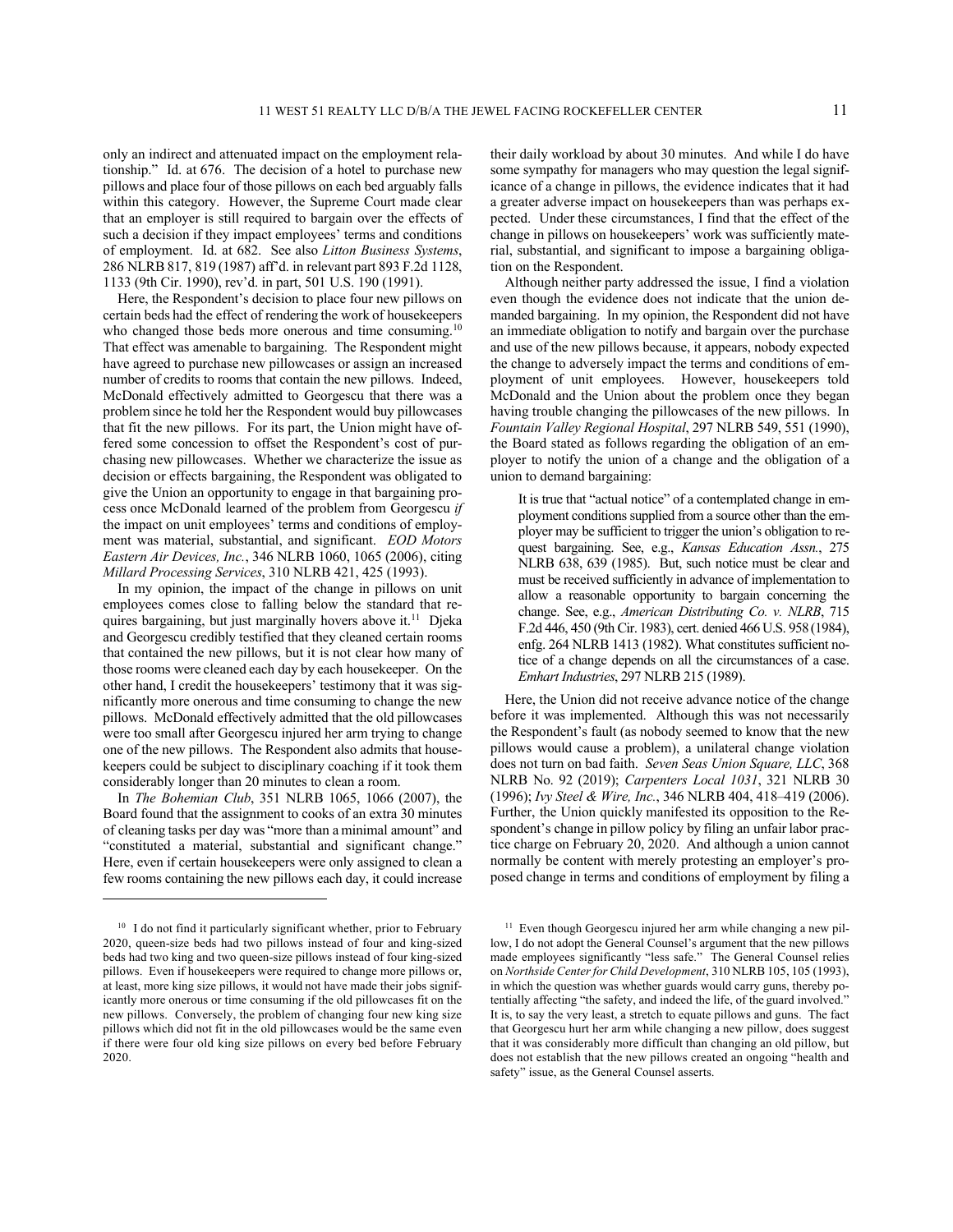charge without making a demand to bargain, the change in question had already been implemented. Thus, at this point, the Union could logically conclude that the proper course of action was to file a charge rather than demand bargaining.

Based on the foregoing, I find that the Respondent violated Section  $8(a)(5)$  and (1) of the Act by rendering the work of housekeepers significantly more onerous and time consuming as a result and effect of its decision to place new pillows on the beds in certain rooms.

### CONCLUSIONS OF LAW

1. The Respondent, 11 West 51 Realty LLC d/b/a The Jewel Facing Rockefeller Center, is an employer engaged in commerce within the meaning of Section 2(2), (6), and (7) of the Act.

2. The Union, New York Hotel and Motel Trades Council, AFL–CIO, is a labor organization with the meaning of Section 2(5) of the Act.

3. The Respondent violated Section 8(a)(5) and (1) of the Act by unilaterally changing, as follows, the terms and condition of employment of bargaining unit employees without notifying the Union and giving it an opportunity to bargain:

(a) Suspending regular wage increases granted to employees

on their 2-year anniversary with the company.

(b) Limiting paid annual vacation to 2 weeks.

(c) Rendering the work of housekeepers significantly more onerous and time consuming as a result and effect of its decision to place new pillows on the beds in certain rooms.

4. The unfair labor practices committed by the Respondents affect commerce within the meaning of Section 2(6) and (7) of the Act.

#### THE REMEDY

Having found that the Respondent, 11 West 51 Realty LLC d/b/a The Jewel Facing Rockefeller Center, engaged in certain unfair labor practices, I shall order the Respondent to cease and desist therefrom and to take certain affirmative action designed to effectuate the policies of the Act. Specifically, having found that the Respondent violated Section  $8(a)(5)$  and  $(1)$  of the Act by unilaterally changing the terms and conditions of employment of unit employees, I shall order the Respondent to notify and bargain with the Union before implementing any further changes in wages, hours, or other terms and conditions of employment of unit employees. Further, having found that the Respondent violated Section 8(a)(5) and (1) by suspending its practice of granting regular wage increases to employees on their 2-year anniversary with the company, limiting paid annual vacation to 2 weeks, and rendering the work of housekeepers significantly more onerous and time consuming as a result and effect of its decision to place new pillows in certain rooms, I shall order the Respondent to restore the status quo ante.

The Respondent shall make whole its unit employees for any loss of earnings and other benefits suffered as a result of the unlawful suspension of wage increases, reduction of paid vacation, and change in the work of housekeepers. The make-whole remedy shall be computed in accordance with *Ogle Protection Service*, 183 NLRB 682 (1970), enfd. 444 F.d 502 (6th Cir. 1971), with interest as prescribed in *New Horizons*, 283 NLRB 1173 (1987), compounded daily as prescribed in *Kentucky River Medical Center*, 356 NLRB 6 (2010).

Additionally, I shall order the Respondent to compensate affected unit employees for the tax consequences, if any, of receiving lump-sum backpay awards, in accordance with *Don Chavas, LLC d/b/a Tortillas Don Chavas*, 361 NLRB 101 (2014), and file with the Regional Director for Region 2, within 21 days of the date the amount of backpay is fixed, either by agreement or Board order, a report allocating the backpay award to the appropriate calendar year for each affected employee in accordance with *AdvoServ of New Jersey, Inc*., 363 NLRB 1324 (2016). To better effectuate the Social Security reporting remedy, the General Counsel asks me to order the Respondent to furnish to the Regional Director copies of "appropriate W–2 forms" for affected employees. The Board has broad discretionary authority under Section 10(c) to fashion appropriate remedies that will effectuate the purposes of the Act. See, e.g., *NLRB v. J.H. Rutter-Rex Mfg. Co.*, 396 U.S. 258, 262–263 (1969). Having considered this proposal in a recent and similar case, the Board agreed that requiring employers subject to a backpay obligation to furnish appropriate W–2 forms will effectuate the purposes of the Act. *Cascades Containerboard Packaging*, 370 NLRB No. 76, slip. op. at 2–3 (2021). Accordingly, I shall order the Respondent to do so.

On these findings of fact and conclusions of law and on the entire record, I issue the following recommended<sup>12</sup>

### ORDER

The Respondent, 11 West 51 Realty LLC d/b/a The Jewel Facing Rockefeller Center, New York, New York, its officers, agents, successors, and assigns, shall

1. Cease and desist from

(a) Unilaterally changing the terms and conditions of employment of unit employees by suspending its practice of granting regular wage increases to employees on their 2-year anniversary with the company, limiting annual paid vacation to 2 weeks, and rendering the work of housekeepers significantly more onerous and time consuming as a result and effect of its decision to place new pillows in certain rooms, without notifying the Union, New York Hotel and Motel Trades Council, AFL–CIO, and giving the Union an opportunity to bargain.

(b) In any like or related manner interfering, restraining, or coercing employees in the exercise of the rights guaranteed them by Section 7 of the Act.

2. Take the following affirmative action necessary to effectuate the policies of the Act.

(a) Make affected unit employees whole for any loss of earnings and other benefits suffered as a result of the unlawful unilateral changes it implemented, in the manner set forth in the remedy section of this decision.

(b) Compensate unit employees for the adverse tax

<sup>&</sup>lt;sup>12</sup> If no exceptions are filed as provided by Sec. 102.46 of the Board's Rules and Regulations, the findings, conclusions, and recommended

Order shall, as provided in Sec. 102.48 of the Rules, be adopted by the Board and all objections to them shall be deemed waived for all purposes.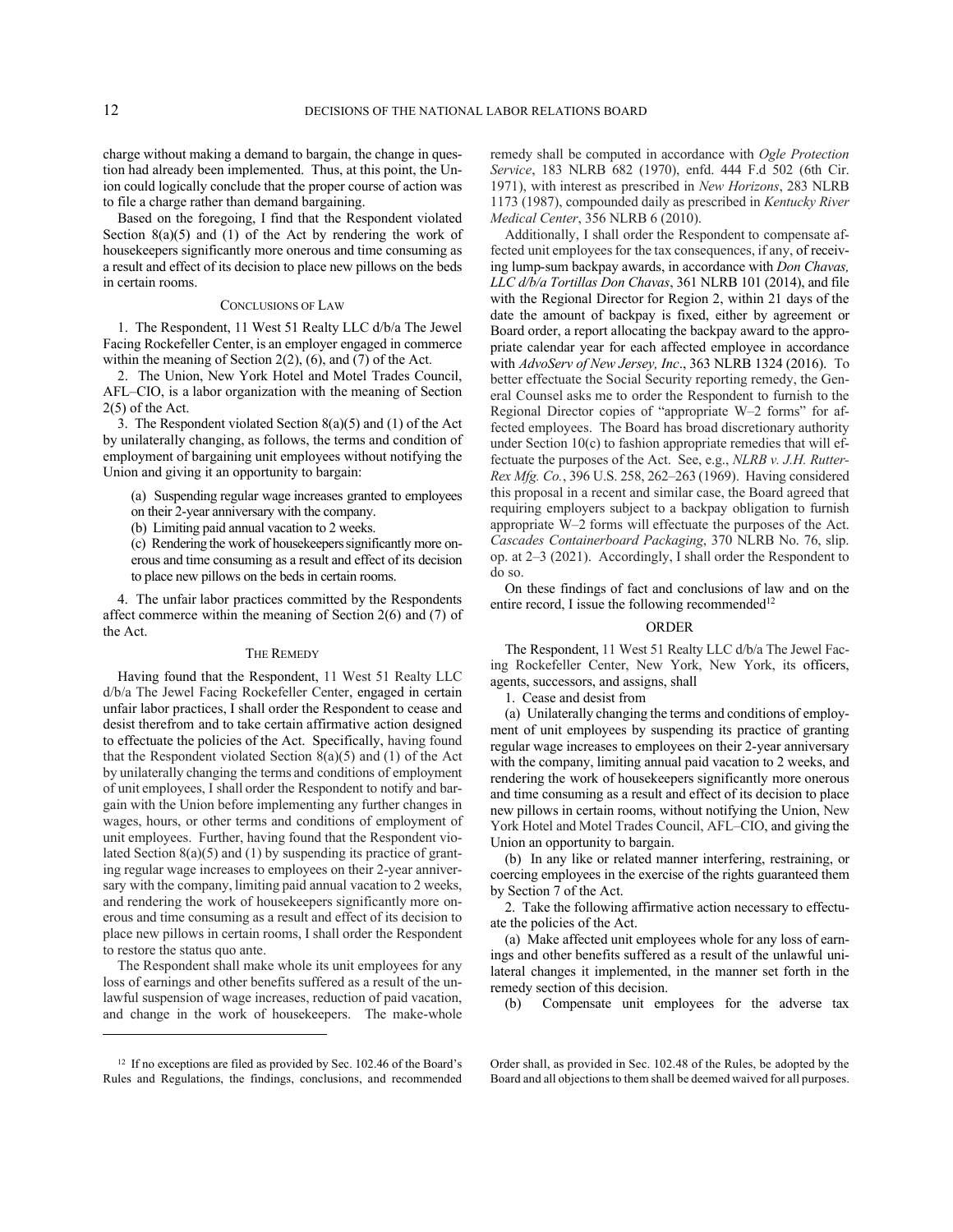consequences, if any, of receiving lump-sum backpay awards.

(c) Within 21 days of the date the amount of backpay is fixed by agreement or Board order, or such additional time as the Regional Director may allow for good cause shown, file with the Regional Director for Region 2 a report allocating the backpay award to the appropriate calendar years for each affected employee.

(d) File with the Regional Director of Region 2 a copy of each backpay recipient's corresponding W–2 form(s) reflecting the backpay award.

(e) Before implementing any changes in wages, hours, or other terms and conditions of employment of unit employees, notify and bargain with the Union as the exclusive collectivebargaining representative of employees in the following bargaining unit:

Included: All full-time and regular part-time Front Desk, Engineering, and Housekeeping employees, including, but not limited to, Floor Attendants, Guest Service Representatives, and Guest Service Managers, employed by the Respondent at its facility located at 11 West 51st Street, New York, NY.

Excluded: All other employees, including office clerical employees, and guards, and professional employees and supervisors as defined in the Act.

(f) Restore the unit employees' terms and conditions of employment to the status quo before the unlawful unilateral changes were made.

(g) Preserve and, within 14 days of a request, or such additional time as the Regional Director may allow for good cause shown, provide at a reasonable place designated by the Board or its agents, all payroll records, social security payment records, timecards, personnel records and reports, and all other records, including an electronic copy of such records if stored in electronic form, necessary to analyze the amount of backpay due under the terms of this Order.

(h) Post at its 11 West 51st Street, New York, New York facility copies of the attached notice marked "Appendix." Copies of the notice, on forms provided by the Regional Director for Region 2, after being signed by the Respondent's authorized representative, shall be posted by the Respondent and maintained for 60 consecutive days in conspicuous places, including all places where notices to employees are customarily posted. In addition to physical posting of paper notices, notices shall be distributed electronically, such as by email, posting on an intranet or an internet site, and/or other electronic means, if the Respondent customarily communicates with its employees by such means. Reasonable steps shall be taken by the Respondent to ensure that the notices are not altered, defaced, or covered by any other material. In the event that, during the pendency of these proceedings, the Respondent has gone out of business or closed the facility involved in these proceedings, the Respondent shall duplicate and mail, at its own expense, copies of the notice to all current employees and former employees employed by the Respondent at any time since December 20, 2019.

(i) Within 21 days after service by the Region, file with the Regional Director for Region 2 a sworn certification of a responsible official on a form provided by the Region attesting to the steps that the Respondent has taken to comply.

# APPENDIX

NOTICE TO EMPLOYEES POSTED BY ORDER OF THE NATIONAL LABOR RELATIONS BOARD An Agency of the United States Government

The National Labor Relations Board has found that we violated Federal labor law and has ordered us to post and obey this notice.

# FEDERAL LAW GIVES YOU THE RIGHT TO

Form, join, or assist a union

Choose representatives to bargain with us on your behalf

Act together with other employees for your benefit and protection

Choose not to engage in any of these protected activities.

WE WILL NOT unilaterally change your terms and conditions of employment without notifying your Union, New York Hotel and Motel Trades Council, AFL–CIO, and giving the Union an opportunity to bargain over such changes, including the suspension of our practice of regularly granting wage increases to employees on their 2-year anniversary with the company, the reduction of paid annual vacation, and changes in supplies (e.g. pillows) which have the result and effect of rendering your work more onerous and time consuming.

WE WILL NOT in any like or related manner interfere with, restrain, or coerce you in the exercise of the rights guaranteed you by Section 7 of the Act.

WE WILL make affected unit employees whole, with interest, for any loss of earnings and other benefits suffered as a result of our unlawful unilateral changes to your wages, benefits, and working conditions.

WE WILL compensate affected unit employees for the adverse tax consequences, if any, of receiving lump-sum backpay awards.

WE WILL file with the Regional Director for Region 2, within 21 days of the date the amount of backpay is fixed, either by agreement or Board order, a report allocating the backpay awards to the appropriate calendar years for each affected unit employee.

WE WILL file with the Regional Director of Region 2 a copy of each affected unit employee's corresponding W–2 form(s) reflecting the backpay award.

WE WILL, before implementing any changes in wages, hours, or other terms and conditions of employment of unit employees, notify and bargain with the Union as the exclusive collectivebargaining representative of our employees in the following bargaining unit:

Included: All full-time and regular part-time Front Desk, Engineering, and Housekeeping employees, including, but not limited to, Floor Attendants, Guest Service Representatives, and Guest Service Managers, employed by 11 West 51 Realty LLC d/b/a The Jewel Facing Rockefeller Center at its facility located at 11 West 51st Street, New York, NY.